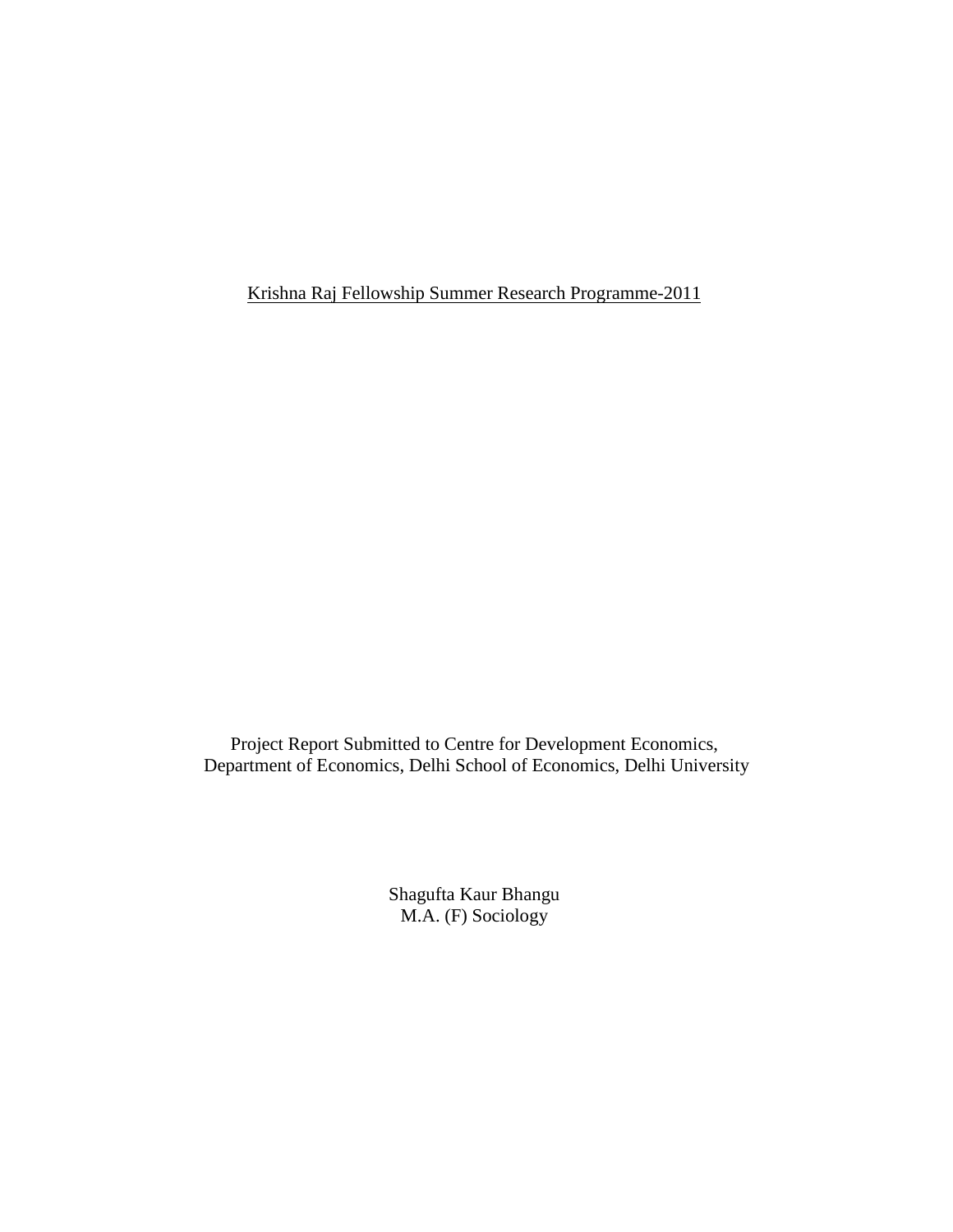# UNDERSTANDING PRACTICES AROUND INFERTILITY IN PUNJAB

#### Introduction

Reproduction, both biological and social, is an important activity in every society usually related with structures of family and kinship. With each member of a society lies the responsibility for facilitating this cyclical process of birth and continuation of the community and family. Fertility, thus, has a very important role to play.

In India also, there is a great emphasis on fertility among men and women. However, it is fertility of a particular kind as there is a strong son preference. In fact, as Paul Hershman (1977) points out, in Punjabi kinship, the transition of a woman from her natal to her marital home begins with her becoming a wife but is cemented only upon becoming a mother, specifically mother of a son. So, along with a desire for procreation and emphasis on fertility, there are strong cultural practices and norms determined by the prevalent patriarchal system in North-West India.

In effect, infertility is a matter of grave concern, usually associated with the woman and a range of practices are employed to deal with it. With the coming in of the reproductive technologies, infertility is being addressed but alongside, social relationships are changing. This can be clearly seen in arrangements that involve 'others' such as surrogates or gamete donors in the reproduction process. Here, the solidity of the biological is being challenged and ideas of relatedness that play a fundamental role in determining relationships, specifically parenthood, are undergoing transformations (Pande 2009*a* & *b,* Ragone 1994, Thompson 2001).

On the other hand, these technologies are being used in specific cultural contexts and just as any commodity in the market is influenced by the cultural norms and practices, so are these. For example, as Susan Kahn (2000) showed in her ethnographic work on Assisted Reproductive Technologies and Techniques (ARTs) in Israel, the selection of the sperm donor is carried out keeping in mind concerns of race, religion and physical features.

Another aspect that needs to be considered in the introduction of ARTs in today's globalised market is how it permits transactions to take place among people from different parts of the world. It was quite easy for India, with its advanced medical care and specialised professionals, providing services and facilitating arrangements such as surrogacy, at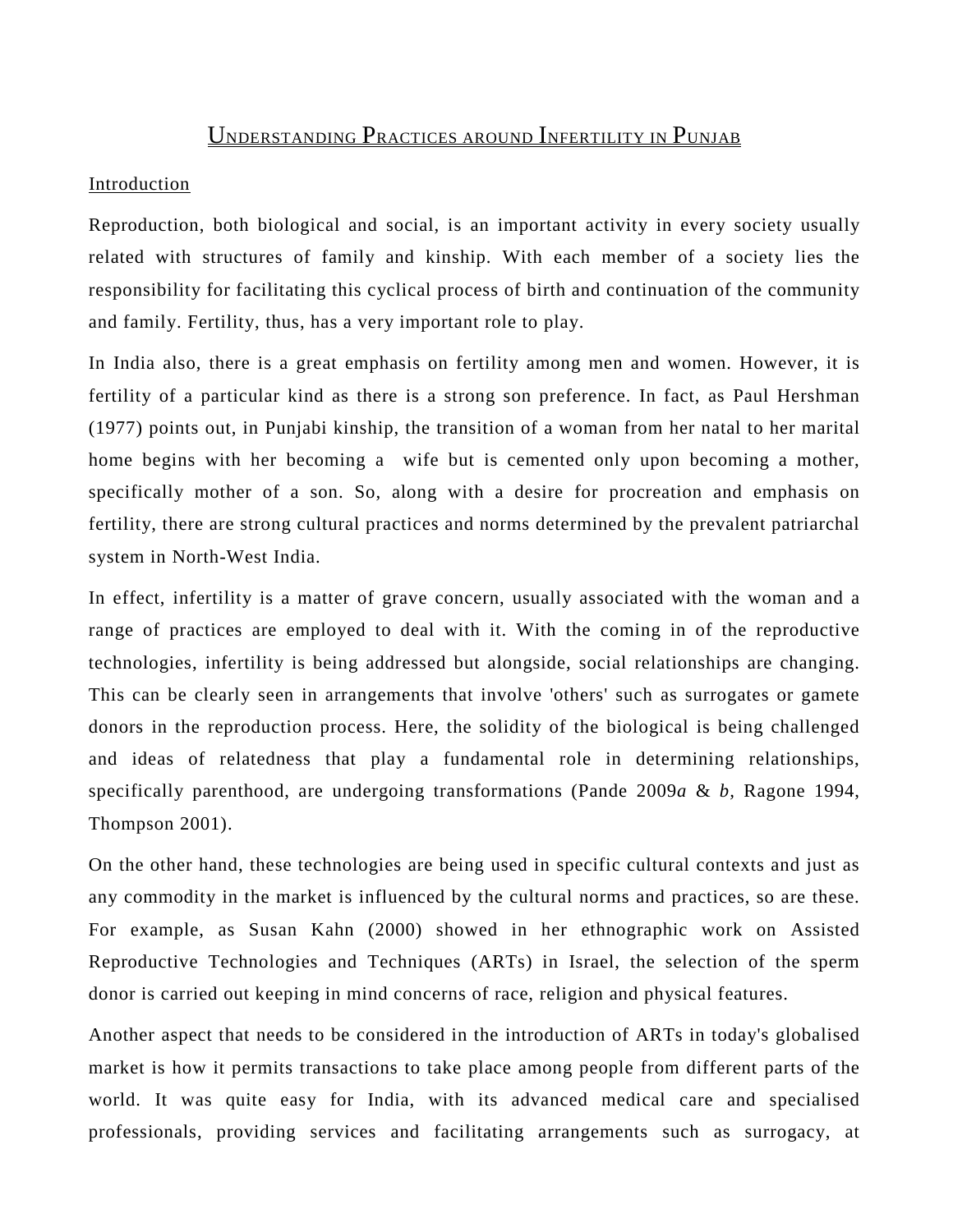significantly cheaper rates (almost one-tenth, Sengupta, 2010) to become a preferred hub in the medical tourism world market. In India, the surrogacy business alone is estimated at \$445 million (ibid) and expanding rapidly.

Keeping these various factors in mind that are influencing the exchange and use of the ARTs, it is important to undertake a detailed study of their usage in the Indian society. India is in a disadvantaged position as these technologies also possess great possibilities for exploitation especially since there are no laws that are governing their functioning. The current ART (Regulation) Bill 2010 is under discussion and it is oriented towards creating a conducive environment for medical tourism, often at the expense of vulnerable sections of India's population such as women with financial difficulties who agree to act as donors and/or surrogates (Bhangu 2010, Sama 2010).

It was with such an understanding of the situation in Indian society with regard to infertility that I decided to conduct a study of couples dealing with infertility in Punjab. Initial focus was on infertile couples engaged in surrogacy arrangements but it later developed to include the other strategies that couples dealing with infertility employed.

#### Choosing the Field Site

In choosing Patiala, an important reason was a desire to understand the workings of the Reproductive Technologies market in a town and not a metropolitan city. This helped in investigating the penetration of this specialized and fast growing market in the Indian society, and especially, in providing a different view from the major cities. For example, Chandigarh, just 65kms from Patiala, showed a highly evolved reproductive technology market- traces of which are only beginning to surface in Patiala.

Related with this was the concern about gaining access for conducting research work in a highly sensitive area. In this regard, Patiala, my mother's home town proved to be an excellent choice as I was able to trace members of the medical profession through personal networks.

Another reason for focusing on Patiala, was the issue of logistics- financial and time constraints within which I had to work. Rather than spreading my research work out over a larger area, I limited myself to Patiala so that a more detailed understanding may be reached of couples dealing with infertility here.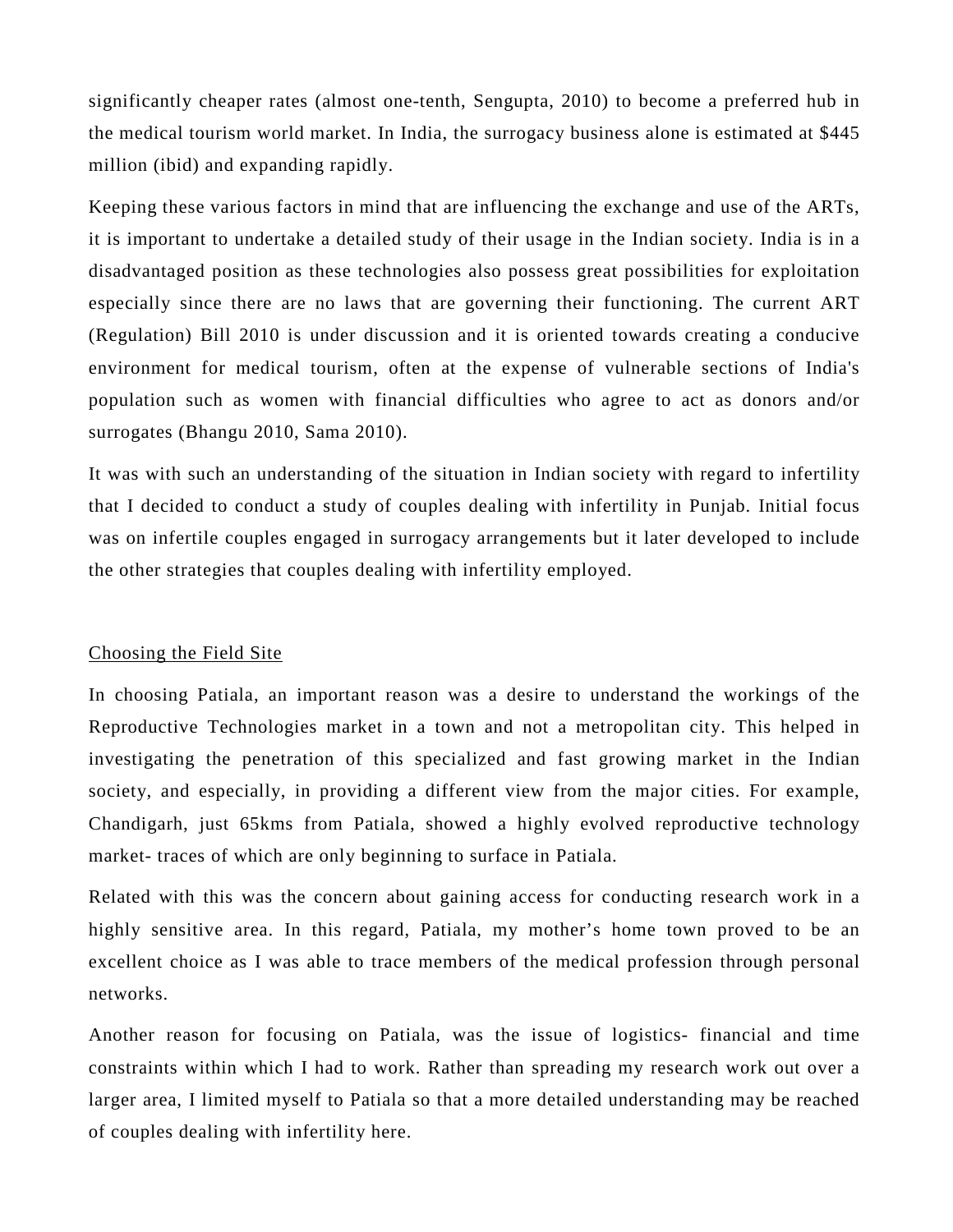Within Patiala also, I had to identify the various sites where I wanted to focus my field work. For their determination I returned to my research questions- To try and understand the social use of surrogacy as a technique for reproduction. More specifically, how couples arrived at and navigated through this process? And which choices led them to and facilitated the use of surrogacy as a technique of reproduction?

Very early in my fieldwork, I discovered that use of surrogacy and other emerging reproductive technologies was limited in Patiala, almost absent. In fact, there were no clinics or hospitals that dealt exclusively with the treatment of infertility. But this was not due to a shortage in cases of infertility as out of the 169 patients that visited a gynecologist I sat in with, 45 % were those directly or indirectly related to infertility (such as cases of infections, hormonal disturbances, etc.). Therefore, in dealing with infertility, a different set of practices were employed. As I focused on these alternative practices, I was guided into different field sites aided by the feedback and answers to my inquiries. And as I chose Patiala because of its non-metropolitan nature, the absence of specialised centres proved to be an important avenue for understanding the availability of the ARTs, and their interaction with the social networks and systems.

By the end of my field work, I had visited an urban civil dispensary (DK), an adjacent village civil dispensary (SL), a multi-specialty private hospital (Anand Hospital), two private clinics (Gill Maternity Nursing Home and Clinic & Aradhna Infertility Clinic) and a government hospital (Rajindra Hospital) in Patiala. Apart from these I also met with a doctor running an IVF clinic in Chandigarh (Jayati IVF Clinic). Amongst the three private clinics/hospitals and at the government hospital, I interacted with the doctors (gynecologists) and other medical personnel. I sat in with the gynecologist at the Anand Hospital (AG) as a silent observer for a week as she dealt with patients, while at the Rajindra Hospital I was granted access to speak with the patients dealing with infertility after they had met with the doctors. As a result, I also had the opportunity to observe the workings of the government and private hospitals and the differences in the medical practices.

In these sites, I was able to meet with people from various sections of the society, especially members from different class positions. The ways in which these individuals, couples and families dealt with infertility showed multiple variations which I shall elaborate upon later but it is important to add that this diversity has been critical in shaping my understanding of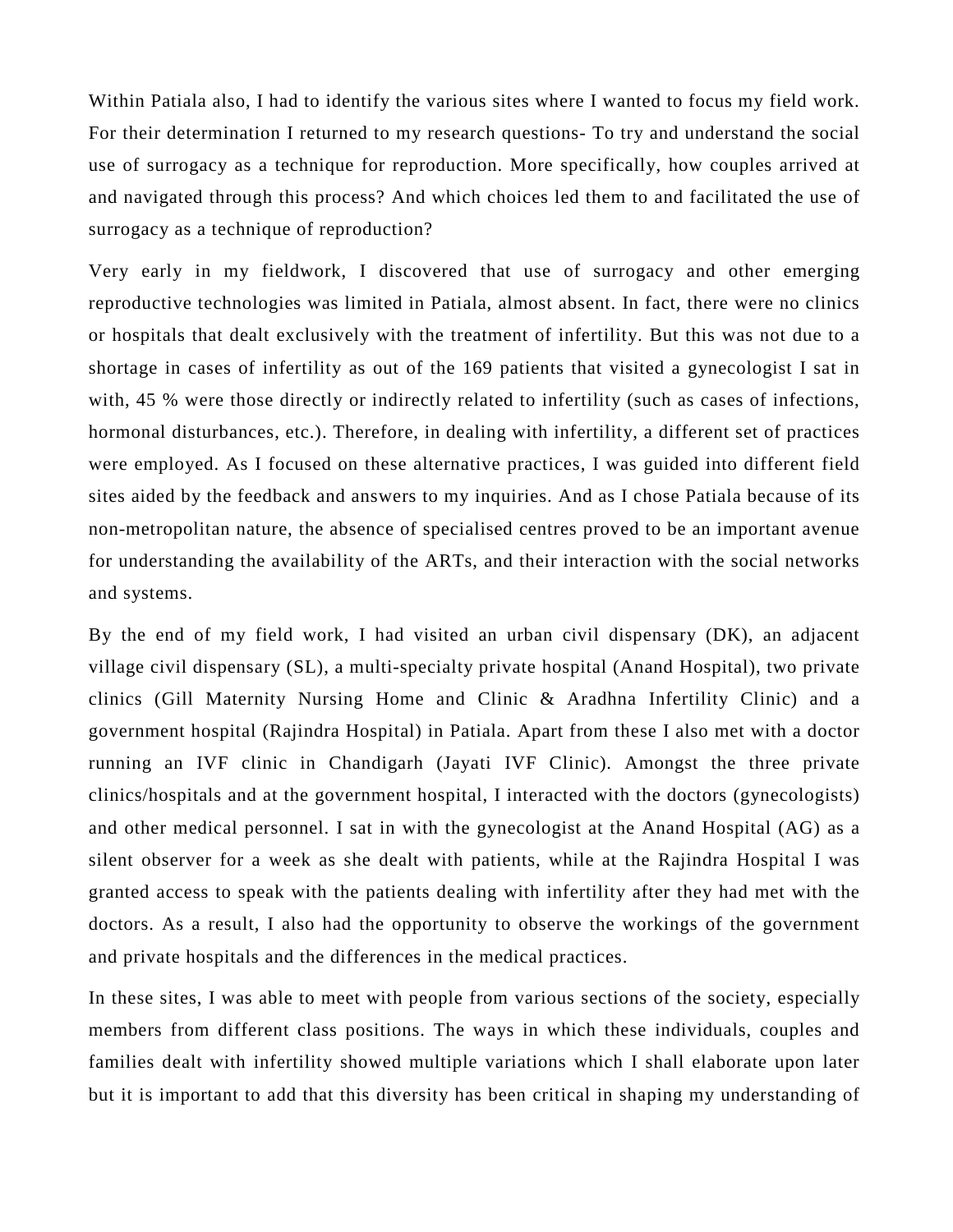the Punjabi society and its people in matters related with position of women, reproduction, kinship, and of course, infertility.

### 'Infertile' Couples

As discussed earlier, there is an emphasis on fertility and a desire for procreation. This leads to severe stigmatisation in cases of infertility, especially of women. But how is infertility established? This isn't a straightforward answer about absence of children because among others, there are considerations about how long the couple has been married, whether they live together or not, and more importantly, who is infertility identified with? And the answers to all of these questions vary. Even the medical domain while at the surface level defines infertility as the failure to achieve conception after one year of trying, in practice, there are multiple variations. For example, secondary infertility (couples unable to conceive after a pregnancy), cases in which conception is achieved but the woman is unable to carry the pregnancy to term and so on. In the end the identification of infertile couples was carried out by the doctors at the various sites as all couples with difficulties in conceiving and carrying a pregnancy to term. The couples and women that were visiting the gynecologists both at Rajindra and Anand Hospitals, showed a varied age range- from late teens to early forties. Most of them had been undergoing treatment for long durations, in some cases 13-14 years. But there was also a significant number of extremely young couples, married for only a few months, who were reporting infertility as their medical problem to the gynecologists.

It is interesting to note that during my stay in Patiala, the term for male infertility- 'Nipunsak' was never mentioned. The statements sometimes included the word 'problem' and in very unclear terms. At most, one lady commented, "Ho sakda hai, unha vich problem hove. Eh mainu doctor ne keha hai." ("The problem may be in him. Thats what the doctor told me.") This shows an interesting play of words. There is no clear accusation and yet an attempt to include within the circle of infertility blame. Even in the hospitals, the advertising posters and in the societal discourse, in translation, the word for infertility was always 'Baanchpan' (term for female infertility). As a result, infertility was viewed predominantly as a woman's problem in the social sphere. This was not a result of ignorance about male factor infertility but a reflection of the automatic associations about fertility, childbirth and childcare with women.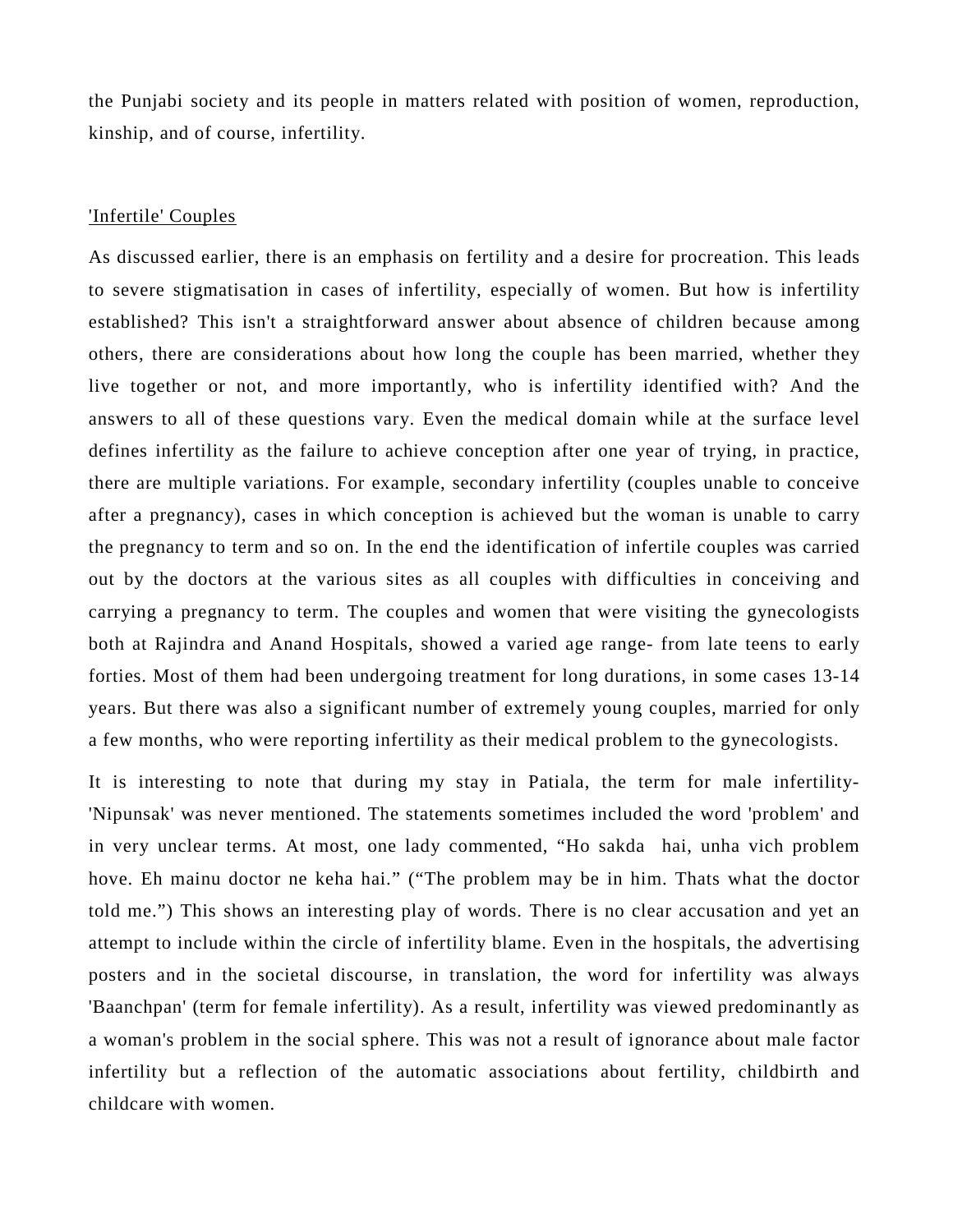### Dealing with Infertility

Once infertility is established, and the decision to address it has been reached, families choose between 'treatment' or adopting a range of other strategies to deal with it. The latter I shall club under the term alternative practices. The phenomena today is a combination of both, usually treatment is attempted first and if it fails, then the alternative practices are adopted.

### **Alternative Practices**

The alternative practices, not in order of preference, include familial adoption, polygyny (a man with more than one wife) and dissolution of marriage to remarry (done by sending a wife back to her natal home). These have been around for a significant period of time and were usually adopted in cases of infertility prior to the coming in of medical practices to deal with it.

• Familial Adoption: In this, an infertile couple adopts a child born within either of their kinship networks. Concerns about relatedness are thus combated as the child is seen a part of the same family. In this, both girls and boys are adopted and there isn't a clear gender divide. However, there is a tendency to adopt more than one child if the first adopted was a girl. Sometimes these arrangements are made prior to the birth of the child, i.e., during the pregnancy while at other times, it may happen years after birth. But there is a preference of adopting children less than a year old. These arrangements may be mediated by members of the kin group or directly set-up by the couples.

The couples giving their children up for adoption used similar ambiguous arguments as those used by the surrogates in Gujarat as reported in Amrita Pande's (2009*b*) work. Both stressed relatedness with the children and at the same time recognised that giving them away was inevitable.

While on the one hand, the discourse emphasized relatedness with statements like, "Main jeh aapna bachcha ohna nu de vi dendi haan tan oh mera hona bund tan nahi ho javega. Vaise vi eh gair thodi ne?" (Even if I give my child away to them, the fact that he is my child will not change. Anyway, these people are not strangers. They are also family), on the other it brought up issues of duty, responsibility and concern as can be seen in the following statement- "Eh farz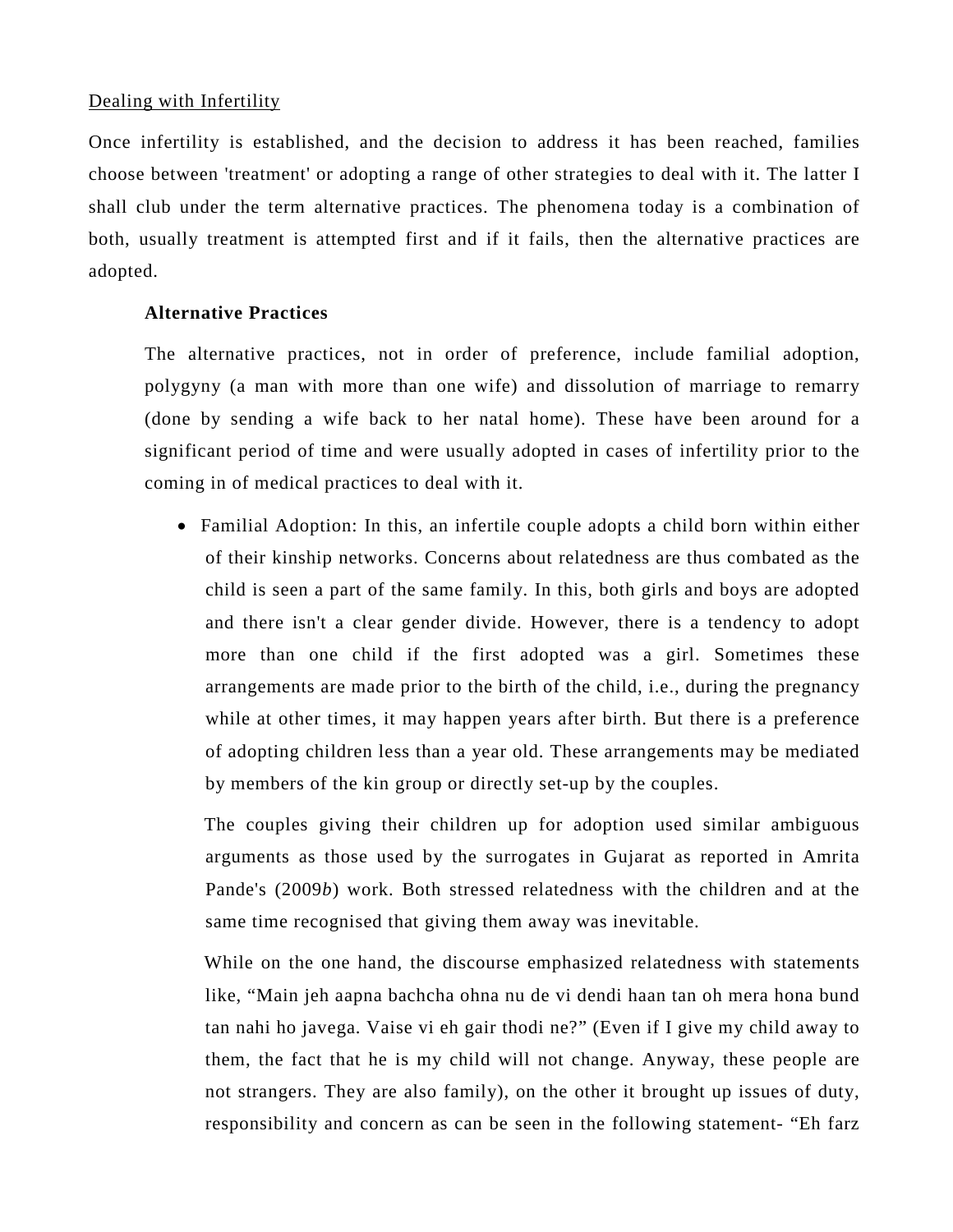di gal hai. Ehna ne hi tan mera sari umar dhyan rakhya hai. Ehna de dukh de same vich main aina nu kiddan chad davan? Bachcheyan bigair, mere bhra nu sukh kiddan milu?" (This is a matter of duty. They are the ones who have looked after me all my life. How can I leave them in their time of need? Without children, how will my brother ever find peace?).

This practice of familial adoption highlights some interesting aspects of the operation of the kin groups. But it is important to note that familial adoptions are not always to deal with infertility. Another cause may be an attempt to provide support to a family. For example: Reena, was adopted by her mother's parents because she was part of a family of seven children (five girls and two boys) and she was then brought up by her grandparents along with her maternal uncle.

- Dissolution of marriage and re-marrying: Upon failure to conceive, this practice involves extreme stigmatisation of the woman accompanied with a symbolic breaking of marital ties. This occurs by asking a woman or forcing a woman to go back to her natal home which is seen as a dissolution of the marriage and is followed by a second marriage by the man. The legal ambiguities are often unrecognised and ignored as a result of which a divorce is not applied for. In my fieldwork, I did not see this strategy in practice though it was frequently reported. It was more commonly used as a threat against women to pressurise them into achieving conception. This emphasis on fertility and its association solely with the woman is indicative of the prevalent patriarchal norms and also, the established identity of women as mothers.
- Polygyny: This practice is different from the older practice of polygyny in which it was the norm for a man to take on more than one wife. This norm has weakened and it is no longer a common practice. Instead, this is used as a strategy to deal with infertility. The impetus for entering into these marriages is a desire for progeny and to address the problem of infertility. From a legal point of view, there is no difference between the practice of dissolution of a marriage and polygyny as both involve taking on second wives. But in practice and discourse, these are viewed as two separate phenomenon. This is because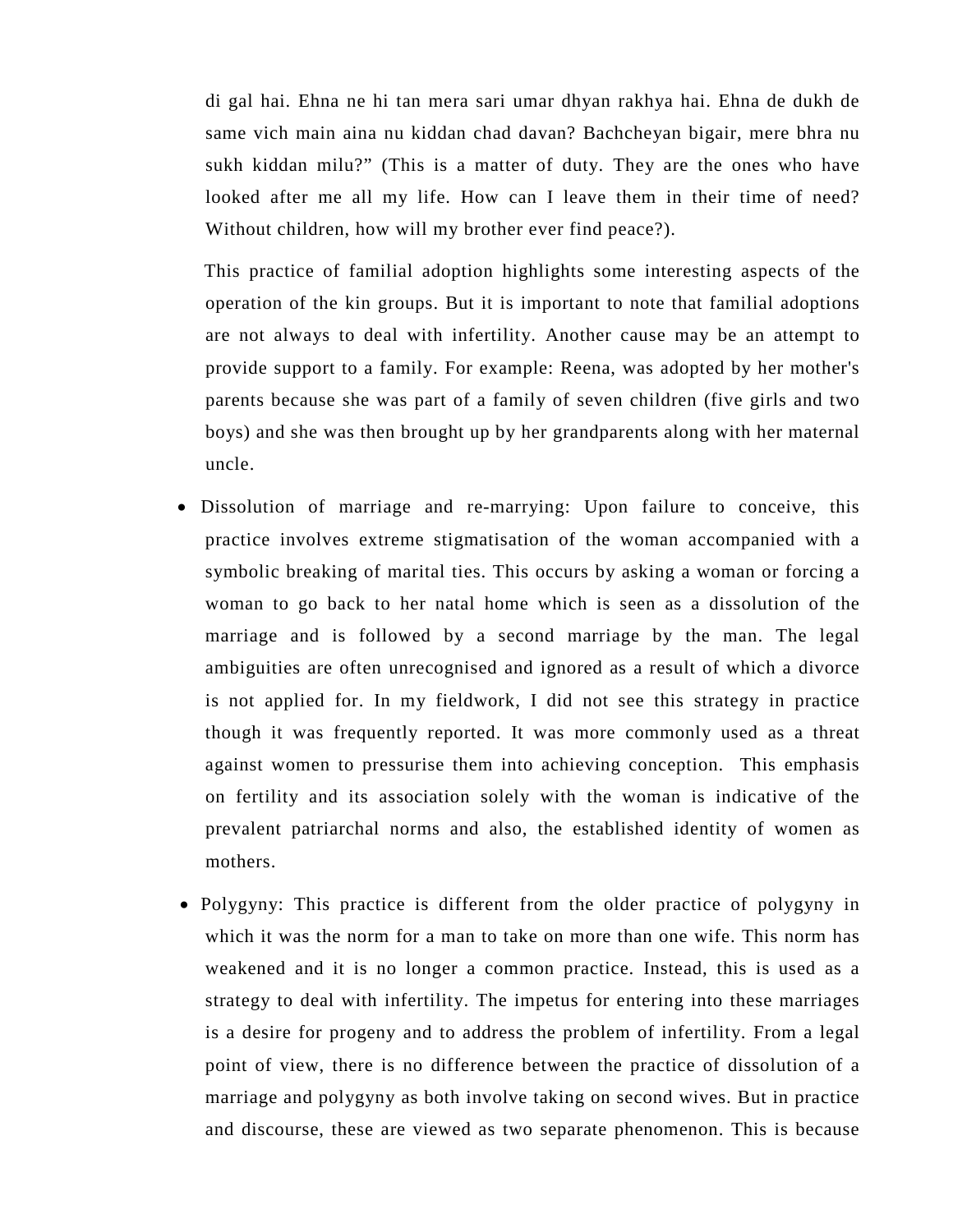in polygynous arrangements there is an element of co-residence. The man and his wives live in the same house.

The polygynous arrangement is entered with or without the consensus of the first wife. Frequently, however, the first wife actively participates in this process. She chooses the second wife, commonly from within or through her kinship networks and while she may not participate in the wedding ceremony, she is there to receive the couple when they enter the home. By becoming a part of this arrangement, the first wife cements her position in the home. In cases of pregnancy, she is also socially recognised as a mother. However, the dynamics of the relationships between the three are not discussed.

This addressal of infertility can be seen as a form of traditional surrogacy which involves bringing in a surrogate through the institution of marriage so that the surrogate as well as the children born of this union are legitimate. This is discussed further when the commercial surrogacy arrangements are looked at.

#### **Infertility 'Treatment'- An Intersection of the Medical and Social**

Treatment for infertility may operate at various levels. It may be the village vaid, the dai, the doctor at the civil dispensary, an ayurvedic or homeopathic doctor, or a gynecologist. In India, the availability of medical treatments is across a spectrum. In fact, the definition of medical itself varies. In this study, the focus was only on the gynecologists. Despite multiplicity in treatment options, the procedures for accessing treatment for infertility are highly consistent and well established. In all cases, it is the women who are taken for a check-up first and in many cases, it is only the women who undergo treatment. Also, these women are always accompanied by someone for their visit to the gynecologist, frequently the husband, or the mother-in-law. Here, we face a contradiction. We have established that there is a prevalent structural bias against women. Infertility is predominantly associated with them and therefore, the treatment procedure begins with taking her to the doctor. As a result, the point of accessing treatment for infertility is the gynecologist. The contradiction, then, is in the absence of gender neutral infertility specialists whom these couples may approach. Because of this absence, the focus is on the woman, the concerns are about her 'baanchpan' (infertility) and for this treatment is by the 'lady's doctor'. Also, the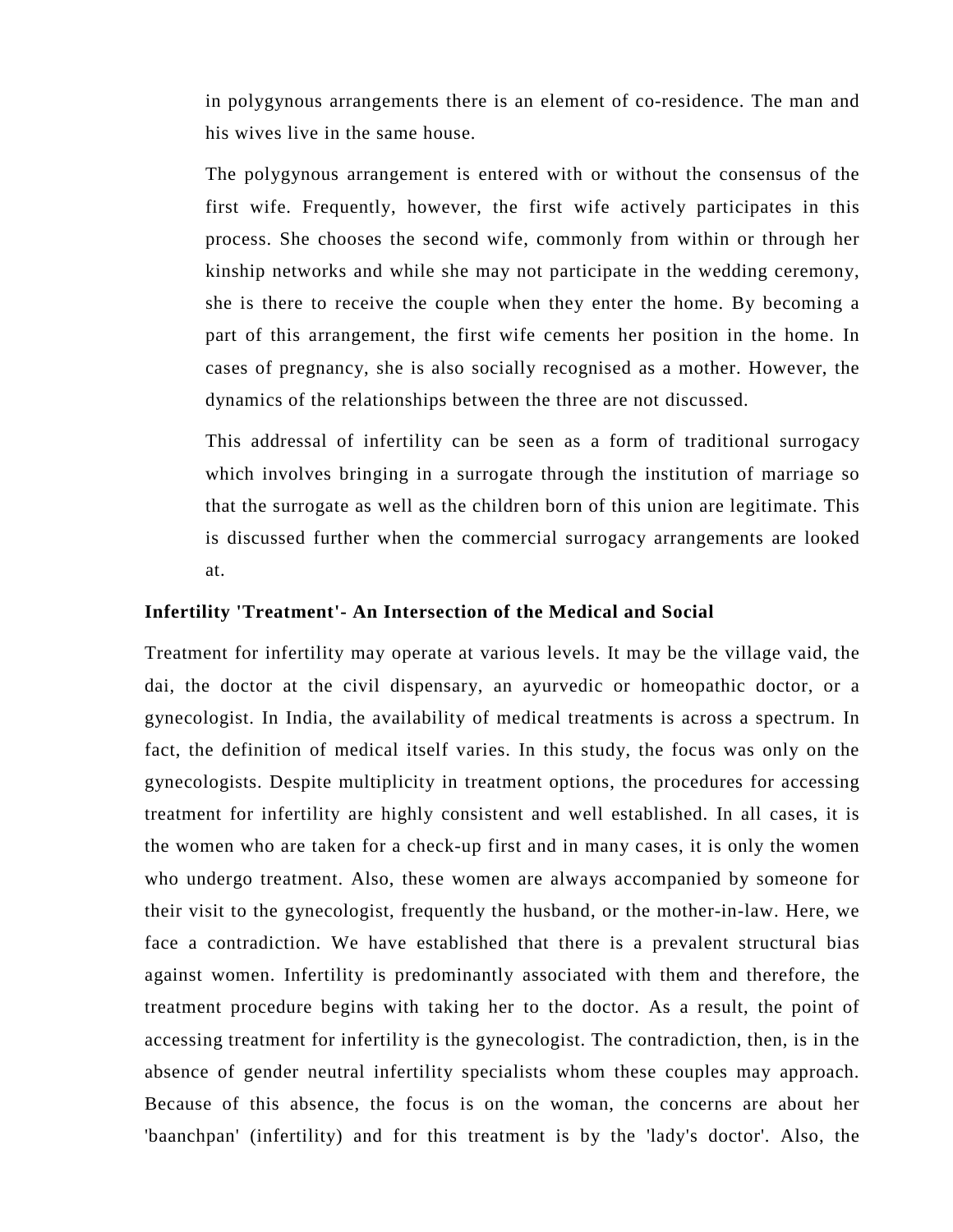training of the gynecologist orients her (as it is usually a woman) towards examining the female body so that is where she usually beings her procedures of diagnosis, testing and treatment. This may be because infertility is seen as an inherent contradiction of the concerns of the gynecologist. She is the medical expert for assisting conception, monitoring pregnancies, delivering the babies and is even involved in antenatal care- in short, she is the medical manager of a woman's reproductive capability.

The medical field is thus, also facilitating the social biases. There is a growing trend of involving men in treatment of infertility and interestingly, these begin with the gynecologist. She usually arranges for testing and consultations for male factor infertility. But for such practices to continue, there must be a code of conduct that is not oriented towards profit making and this is in sharp contrast with the economic considerations and desires of many private clinics and hospitals.

Another aspect of the interaction between the gynecologist and the infertile couples is the series of choices that come up. Each of these is instrumental in shaping the course of the treatment. And it is here again, that the position of the gynecologist becomes very important. It is the type of choices that are suggested and the decisions that are made by the gynecologist that highlight the differences in the styles of medical practice. This begins with the testing and diagnosis stages and operates through treatment.

• Testing for Infertility: Beginning with testing, there are various decisions that need to be made. Who is to be tested first? When is the right time to begin testing for infertility?

According to the doctor at Gill Nursing Home, when a couple approaches her for 'infertility' treatment, she begins by conducting tests on the woman and on failure to identify any cause of infertility in the woman, she asks the man to undergo testing. On the other hand, the doctor at Anand Hospital, begins by getting the husband tested first as male infertility may be determined through one test that checks for sperm count. For women, the determination of infertility is across a spectrum and requires a battery of tests and examinations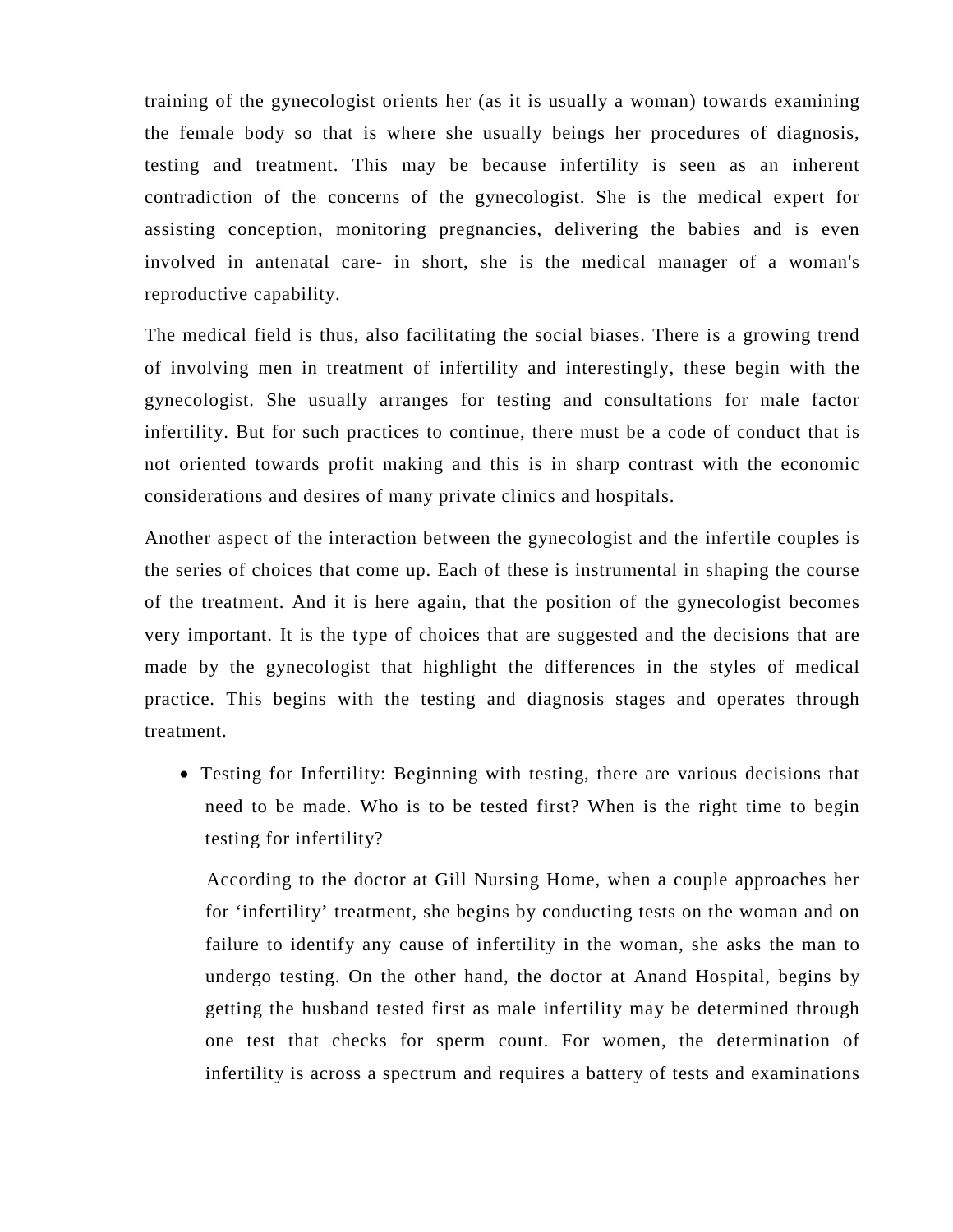to be conducted. The other doctors at Rajindra Hospital and also at Aradhna Clinic ask both the husband and wife to be tested right at the beginning.

This testing process is not so straightforward. It offers various choices, for example, there are two tests for identifying presence of TB and between the two there is a vast difference of money but also reliability. One priced at Rs. 100 is often not conclusive while a piece test priced at Rs. 4000 offers conclusive results. Not all doctors give the couples a choice in which test they want conducted first. Most push them into getting the more expensive test directly.

The system of getting cuts for medical tests that a doctor prescribes is well established and openly acknowledged by all other than the doctors. The doctors frequently tie up with a pathology lab and ultrasound centres and a large part of their income is through these arrangements. A similar tie-up but not so openly recognised, is the doctor-medicine brand relationship, in which the doctors receive cuts by prescribing certain brands of medicines over others.

Apart from the testing for infertility, there were great variations also in the manner in which reports were presented and discussed. And here, I don't think it was a matter of ethical and unethical practices but one that is operating in a gray zone. For example: Other than the doctor at Anand Hospital, all doctors irrespective of the test results would say that there are elements of infertility in both the man and the woman. The doctor at Anand would state the matter as indicated by the tests. This may be seen as problematic in some regards as the existing structural biases against women would worsen the situation if even the doctor were to state the cause of infertility as rooted in the woman. Also, how do you proceed in treatment if the the infertile partner is not identified and treated. It is here that further complications are seen, especially when decisions about involving donors arise.

• Treatment Process and its Options: Once the cause of infertility is identified, the various causes open up a range of treatment options. While among women, infertility may be caused due to a variety of reasons, those due to infections are prevalent, among men infertility was reported as rising by the doctors.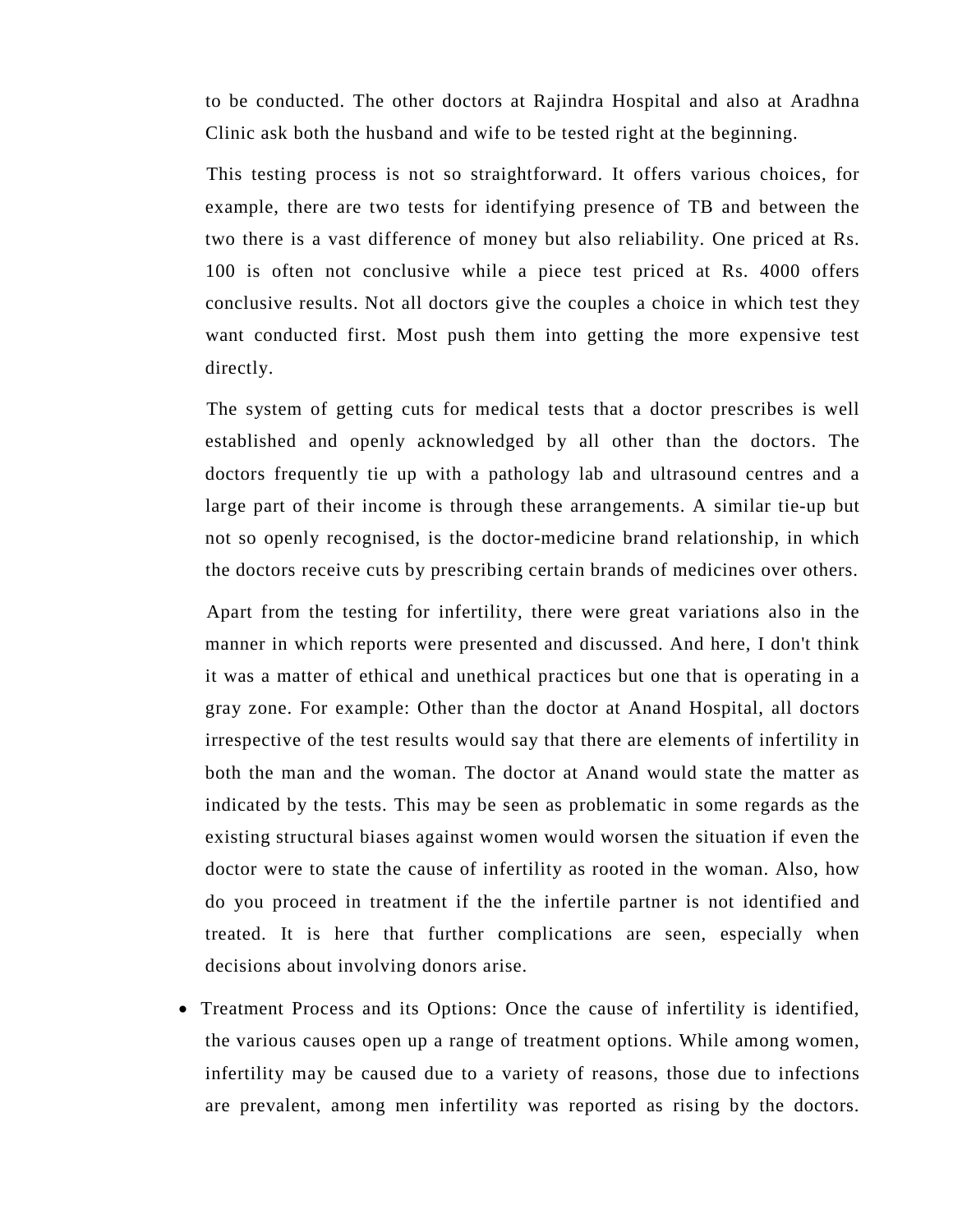Reasons stated for the latter included drug addictions, unhealthy lifestyles and environmental factors.

As a result, the treatment processes are made up of diverse practices. Which medicines are administered? Are there side-effects ever discussed? And most, importantly, are couples ever presented with the options that the doctors come across?

For Example: Zendol is a drug commonly administered on women with infertility but this drug is known to upset the hormone levels increasing facial hair and even changing the pitch of a woman's voice. These are permanent changes that may have long term impacts on the woman. Compared to infertility, some doctors reason that these side-effects are minor. As a result, they rarely inform the patients about these impacts. Of course, they are never presented with the alternatives. This may appear to be a small concern however, it shows the attitude of the doctors in taking decisions on behalf of the patients and the fact that they don't consider it a right of the patient to know what the medicines being prescribed are doing to her body.

• Persistent Infertility- Involving Donors and Surrogates: If infertility remains unresolved despite adopting various treatments, it usually leads to a stage where the couples exercise the alternative strategies or use assisted reproductive technologies such as Artificial Insemination (AI), Donor Insemination (DI), In-vitro Fertilisation (IVF), surrogacy and so on. The nature of the alternative practices have already been discussed. As I have already stated, there are no clinics or hospitals that deal exclusively with the treatment of infertility in Patiala. Even the sperm bank is not very old. It has been around for approximately 5-8 years and yet, it is not a collection centre. This sperm bank purchases donor samples from other centres outside Patiala.

At the level of the discourse around relatedness, these technologies that involve participation of 'others' such as donors of sperm and egg, and surrogates in the process of reproduction pose a challenge in determination of parenthood. This is faced because of the fragmentation of biological processes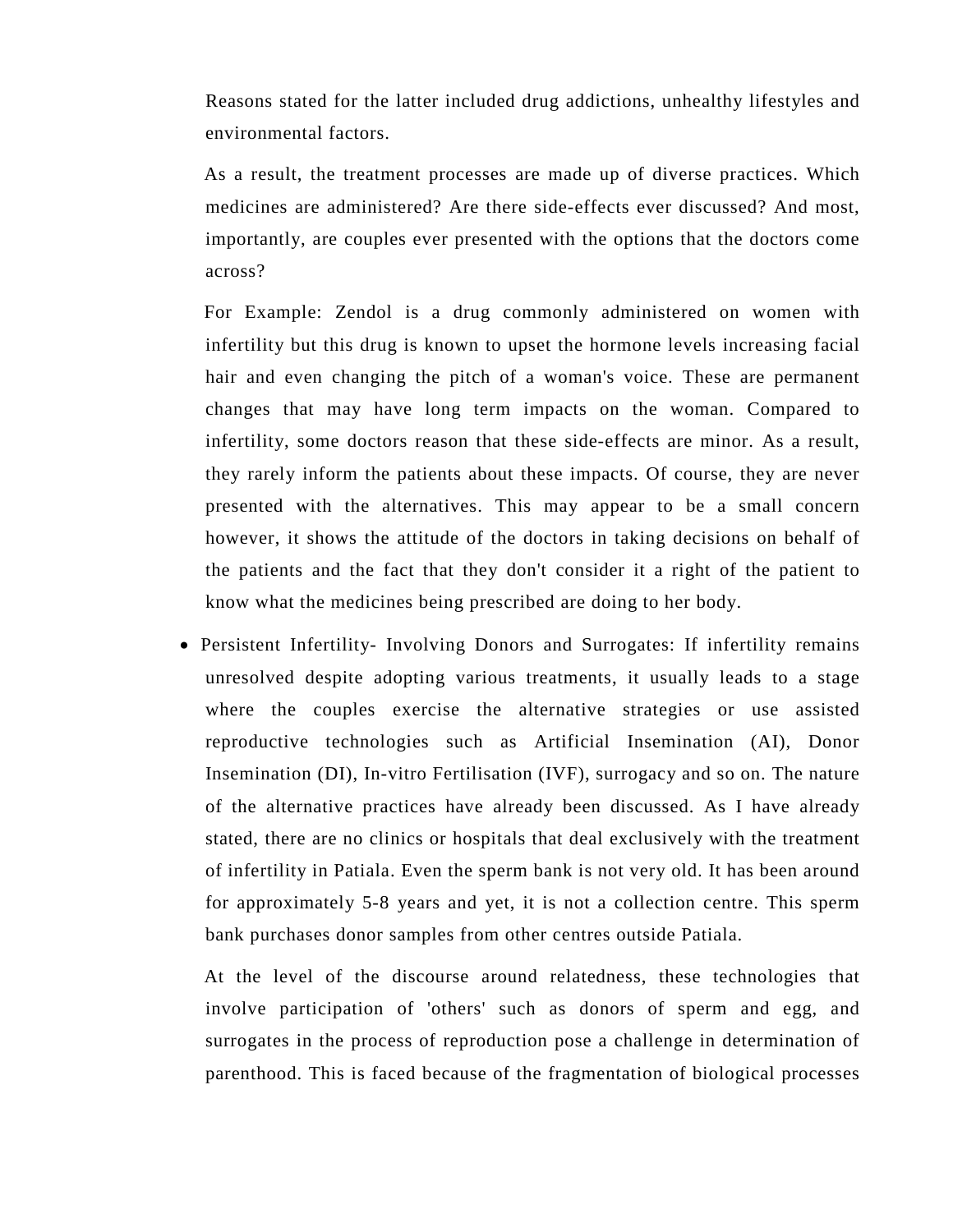and in turn, relatedness ideas associated with different stages of reproduction such as conception, gestation and parturition.

In Patiala, techniques such as IVF and IUI are not available. During my fieldwork, I came across a number of cases of AI and DI, and a few cases of surrogacy also.

Artificial and Donor Insemination- Artificial insemination has been available in Patiala since the late 1980s. It is the process by which sperm is placed into the reproductive tract of a female for the purpose of impregnating the female without the sexual act. It is quite commonly reported and as the process of reproduction is limited to the couple, it is not associated with any stigma. It also is easier to maintain secrecy in a matter like this when no 'others' are involved.

Donor insemination, on the other hand, has been available in Patiala for the last 8-10 years, i.e., since the sperm bank has been set up. In this the sperm that is used for impregnation is not that of the husband. There was no clear trend regarding the preference for a donor between a known person, usually, a family member or an anonymous one. For anonymous donors, very little information was provided. It included the age, height, weight, eye and hair colour, and some information about medical fitness such as HIV, etc. Sometimes, the person's religion was also stated but no information about caste was ever provided. All the doctors reported being asked for a son. The couples believed that the interference of medicine in the process of reproduction would include the possibility of manipulating the sex of the child. Another request that was predominant was fairness. Couples tend to select donors who were fair. This occurred even in cases when the parents were not. The doctors discouraged couples from this and argued that "Bachcha tuhade vang dikhna chahida hai" (The child should look like you).

Other than the appearance, there were other, more serious manipulations that were occurring. A number of cases of donor insemination were presented to the women being impregnated as cases of artificial insemination. The woman believed that the child she was conceiving was that fathered by her husband while this was not the case. Sometimes, the donor was anonymous but more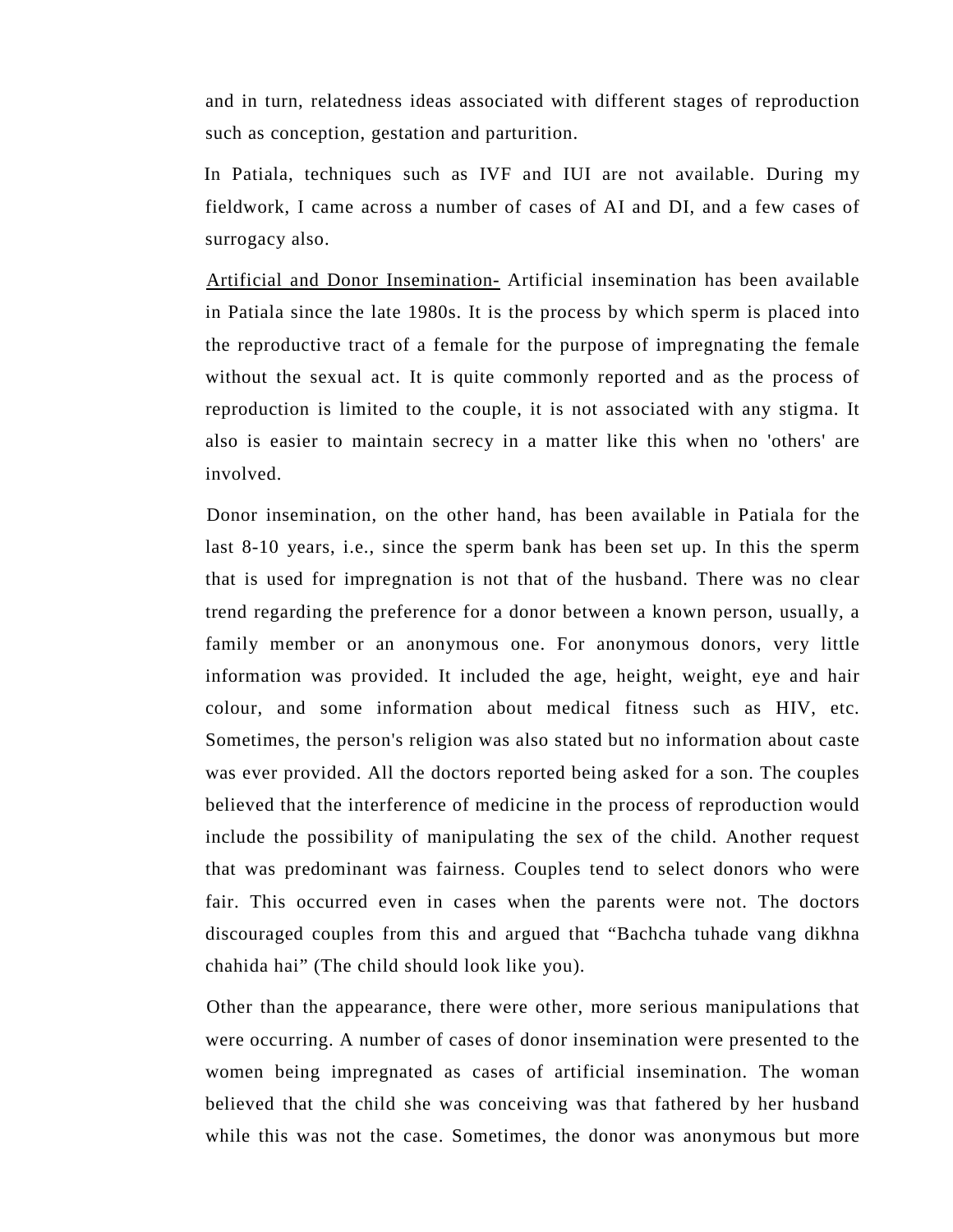frequently, the donor was a family member such as the father or brother of the infertile man. There were even cases in which distant relatives or friends were asked to act as donors. In such a scenario, claims of relatedness are more important for the intending father to establish rather than the unaware mother. It is reasoned that relatedness becomes easier when the donors are members of the family. The decision for such cases of DI/AI was usually taken by the husband and members of his family, namely, parents and siblings. This may be a result of viewing the wife/daughter-in-law as an outsider and not an established member of the family and with a desire to hide the infertility of the son. This practice was reported as normal by the doctor at Gill Maternity Clinic and as a practice that was commonly requested but not encouraged at the Aradhna clinic. The doctor at Aradhna insisted that the woman be informed as she believed it was the right of the woman to know. But the doctor at Gill Maternity Clinic, argued that if the daughters-in-law come to know about their husband's infertility, then their attitude changes and it leads to conflict in the homes.

Another concern with donor insemination is the vast discrepancy in the cost of the procedures. The sperm sample in Patiala costs Rs. 600 while in the Jayati IVF Centre in Chandigarh, it was closer to Rs. 1000. But the actual procedure of inseminating is where the cost differences lie. In Chandigarh, the procedure costs Rs. 3000, in the private clinics in Patiala it is approximately Rs. 1000- 1500, and in the government hospital- Rajindra hospital, the procedure is free. This is just one example of the kind of price variations in the same market space and for the same facilities. It applies to other procedures and treatments also.

A similar case of exploitation involving donor insemination can be seen in the following example. As I have already stated, Tuberculosis (TB) is a common cause of infertility in Patiala. It creates difficulties in conception and if it occurs, then it is rare that a pregnancy may be carried to term, miscarriages are common.

While I was at Anand Hospital, a couple came reportedly undergoing infertility treatment in their hometown, Rajpura, approximately 20 kms away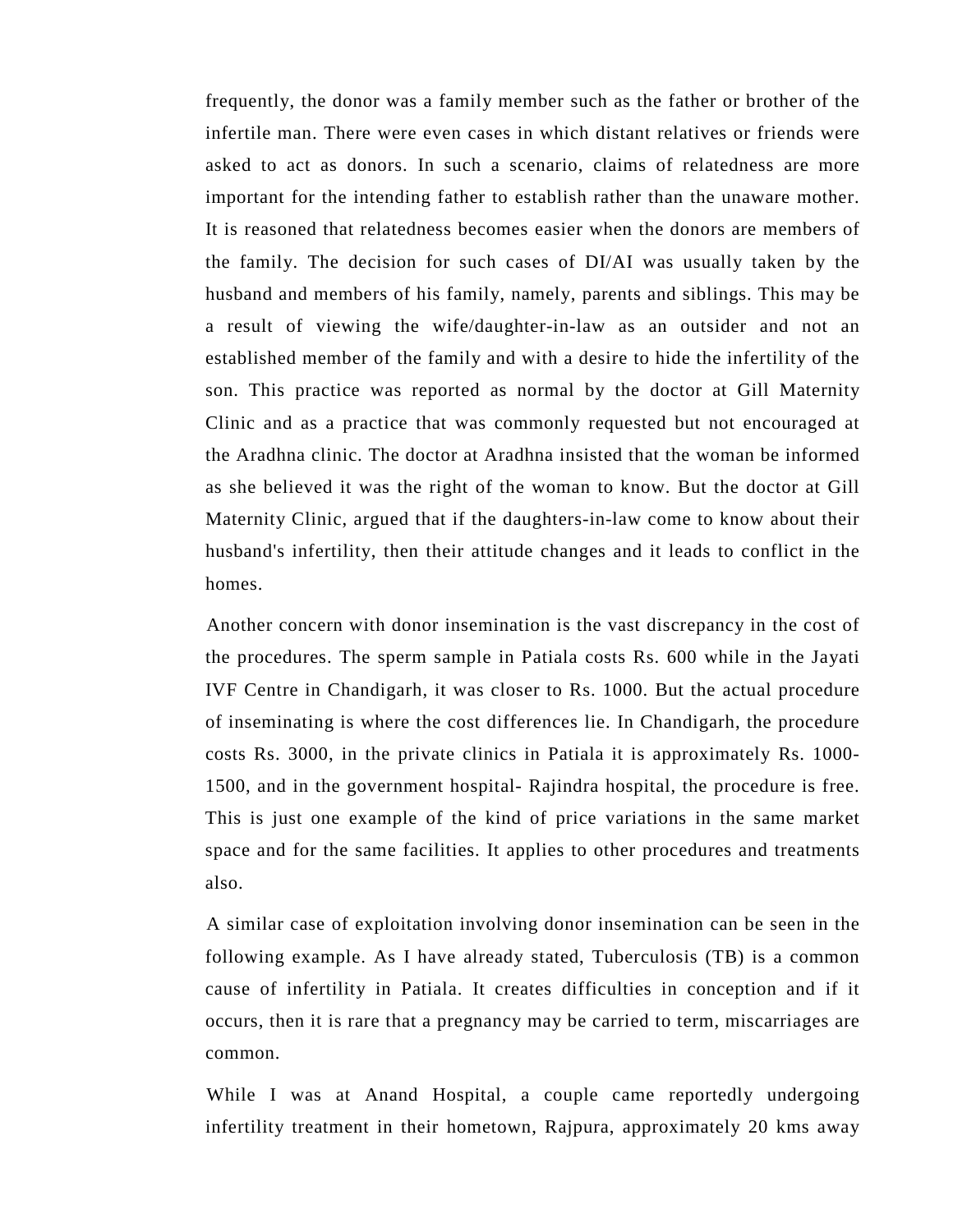from Patiala. They had come to get a second opinion. Infertility had already been identified in the husband and so the couple had opted for donor insemination. The wife had undergone two rounds of donor insemination and had failed to conceive. She was currently on her third cycle. As the doctor looked through their reports, she saw that the woman had been diagnosed with TB a year ago. When she asked the woman if her TB treatment (which lasts approximately 9-10 months) was complete, the woman said that their doctor had assured them that TB is unrelated with fertility. This manipulation of information had resulted in two painful and emotionally draining cycles of Donor Insemination (each cycle is accompanied with numerous hormonal changes and variations).

The workings of the medical and social domain intersect in all treatment styles and practices. But the operation of the economic, as this example shows us, can never be undermined. Once again, the example used here is that of a process of donor insemination, but similar reports were found in cases of artificial insemination also.

Surrogacy- Surrogacy is a term applied to a practice in which an infertile woman or couple, approach another woman to assist in the process of reproduction by carrying a pregnancy to term. This practice is frequently referred to as the 'hiring of a womb'. Surrogacy arrangements may be of different types. In traditional surrogacy, the ova or the egg of the surrogate combines with the sperm of the intending husband and frequently, this occurs with sexual intercourse. In gestational surrogacy, the egg of the surrogate is not used and the implantation of the fertilized egg (which may be that of the intending mother or a donor) occurs through the process of in-vitro fertilization. While the sexual act is thereby removed from the process of reproduction, the participation of the surrogate's genetic material is may or may not be. This absence or participation of the surrogate's genetic material is viewed in relation with claims of relatedness. It is on the basis of this that parenthood is established. If the genetic material of the surrogate is prevented from participating in the pregnancy and only her womb is rented then this arrangement becomes similar to any other economic transaction in which a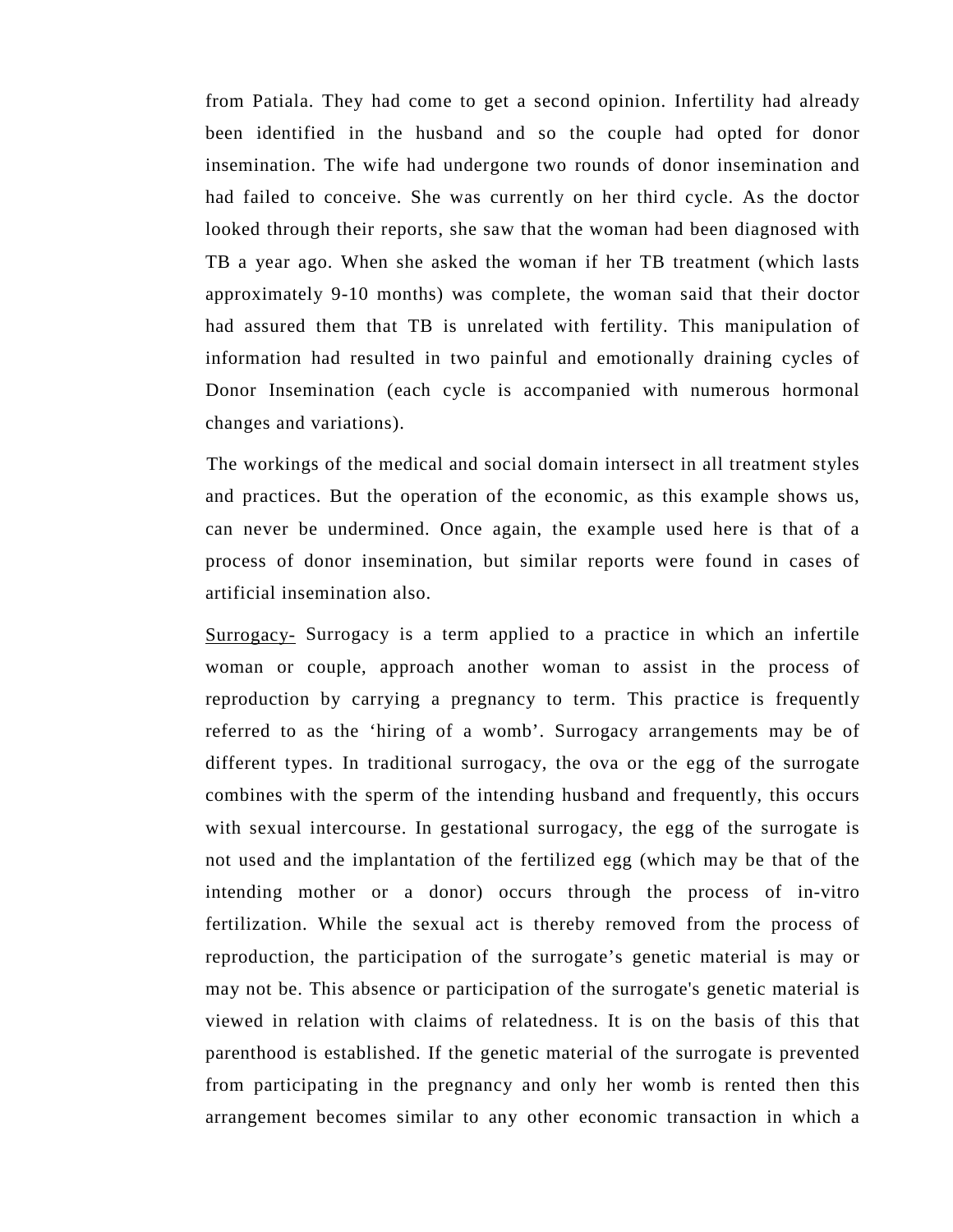service is rendered and a price paid. Also, it encourages a disconnect between the surrogate and the child and similarly, between the surrogate and the 'intending' couple, thus, freeing them from any legal accountability or responsibility towards the surrogate. Such a practice allows for two occurrences- first, establishment of a relationship between the surrogate and child is prevented which in turn facilitates the claims of relatedness by the parents. And second, the easy termination of this surrogacy arrangement is made possible. These are both appealing factors for entering into surrogacy contracts.

The contrasts between these new commercial surrogacy cases and the earlier practice of polygynous arrangements are interesting. In the first, the relationship with the surrogate is an economic one, it lasts for a short duration of time and terminates at the moment of handing over the child to the couple. At the same time it is marked with an end in the relationship of the surrogate to the child. The price paid to the surrogate varies and is considered a fair transaction in exchange for renting her womb. She is not looked at as the provider of a child but as one that facilitated the process. Very often, her genetic material is prevented from participating and the process does not involve the sexual act. In contrast, in the polygynous arrangement, the relationship with the surrogate is a life-long one as she becomes a part of the family as the second wife. In place of termination of contract, the birth of a child firmly situates the second wife/surrogate in her marital home. She is looked at as the provider of the child, her genetic material is a part of the reproduction process and it involves the sexual act.

In the absence of procedures like IVF, the cases of commercial surrogacy involved the genetic material of the surrogate but conception had been achieved through artificial insemination and not, the sexual act. I came across two such cases. In the first case, the intending mother and the surrogate were best friends. They referred to each other as 'sisters' and continually stressed on the similarities and connections between them. Both were married and employed.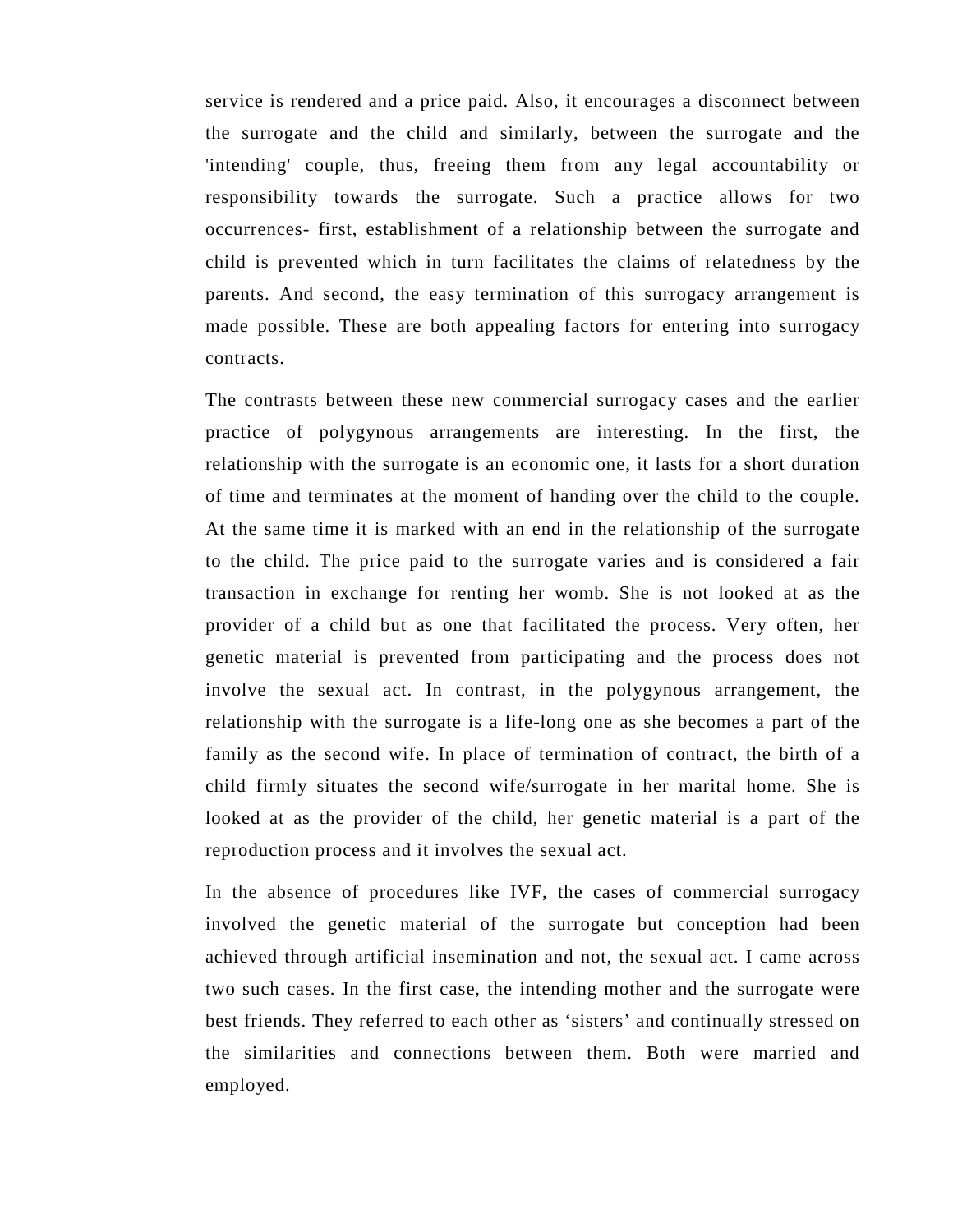In the second case, the surrogate had been recruited by the intending mother and brought to the doctor merely for the process of artificial insemination and following check-ups. Apart from her husband, the doctor and the surrogate, no one else was aware of this arrangement. The woman had told everyone else that she was pregnant. Her name appeared as the patient name for all appointments at the doctor's clinic, tests and procedures which were in reality conducted on the surrogate. She had succeeded in completely erasing any record of the role of the surrogate as the mother of her child. The intending mother had thus legally and on record established her identity as the mother. This easy manipulation of records is truly worrisome.

In the absence of medical guidelines and laws to monitor such practices, there are many avenues of exploitation. The recruited surrogate is the most vulnerable. She may be present under threat, blackmail or even lure of money but no guarantees or avenues for protection. Even in cases with legal contracts, they are usually in English, a language foreign to the surrogates. Its explanation is provided by the medical practitioner which a surrogate has no way of verifying.

For non-traditional and not artificially inseminated cases, couples go to Chandigarh for further treatment around surrogacy.

## **Infertility 'Treatments' Outside Patiala- Continuities and Discontinuities**

For more advanced treatments, patients visit Chandigarh. Procedures such as IVF and IUI are commonly performed. The IVF clinic that I visited here claims to be the first in Punjab offering oocyte donations and also surrogates. The doctor had recruited approximately thirty women who acted as egg donors and/or surrogates. Most of her customers were NRIs or foreigners of Indian origin living abroad. Amongst her patients, couples came from Canada, Dubai, United States of America and United Kingdom. In each surrogacy arrangement she charged approximately five and a half lakh rupees of which Rs. 2-3 lakhs was given to the surrogate and a fee of Rs. 20,000 to a lawyer for drawing up the legal documents. She worked with an interesting set of criteria in selection of surrogates while the intending couple did not have to fulfill any criteria, other than financial capability. There were a number of similarities in the criteria followed by the gynecologist here in Jayati, Chandigarh and the one in who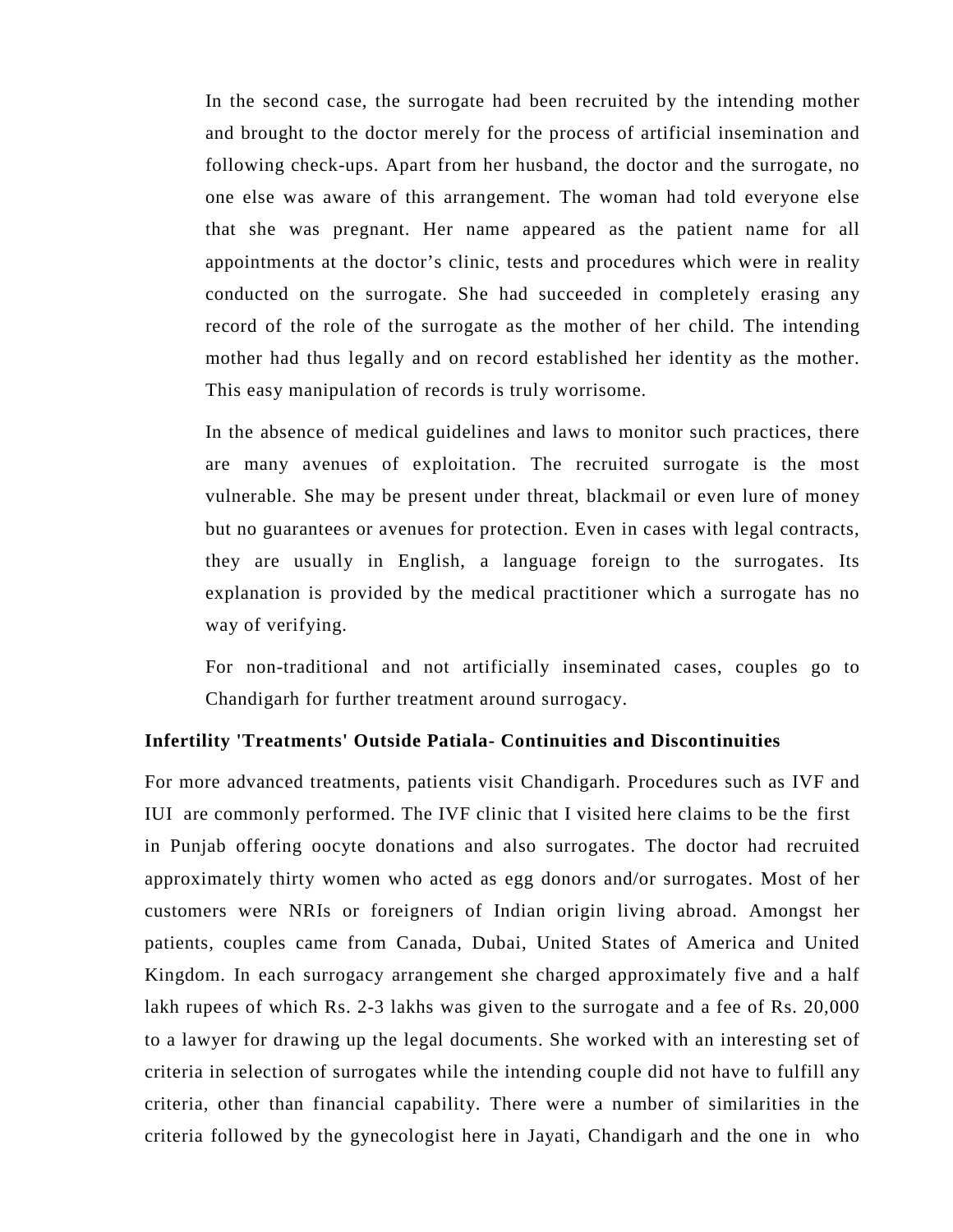has been studied by Amrita Pande in her article, 'Not an Angel, Not a Whore'. These criteria clearly feed the interest of the intending parents rather than the surrogate. They are oriented towards economic gains and expanding the reproductive tourism market even if it involves exploitation of the surrogates.

- 1. A woman may act as a surrogate only if she is above 21 years of age and under 35years.
- 2. She must have her 'own' children,
- 3. undergo thorough medical investigation so as to determine her suitability as a surrogate and by implication a healthy reproductive body/machine, and most interestingly,
- 4. She must provide her husband's consent.

This is a clear manifestation of an underlying ideological belief that privileges a man with a right to a woman's sexuality and reproductive capacity. As an adult woman may not act as a surrogate without the consent of her husband, her reproductive labour is by implication the property of or under the control of her husband. She must undergo physical examinations to determine her biological and reproductive suitability but an intending couple need not undergo any examinations for assessing their suitability in becoming parents. She must have her own children so that she will not stress on relatedness with the child that she gives birth to and thus assist in making the process of transfer of child from the surrogate to the intending couple smooth.

On the other hand the emotional attachment with her children is often stressed upon to push a woman into acting as as surrogate. Some of these criteria that determine who can be a surrogate can be found in the ART (Regulation) Bill Draft 2010 also.

These new arrangement and the older practices such as familial adoption and polygyny indicate distinct variations as well as continuities. All of these strategies are ways of dealing with the stigma of infertility by realising the desire for progeny. But at the same time, the strategies are changing from life long settlements such as polygyny, and remarriages to short term ones like a surrogacy arrangement. The possibility of buying or renting a woman's reproductive labour or purchasing sperm samples are becoming a part of the social practices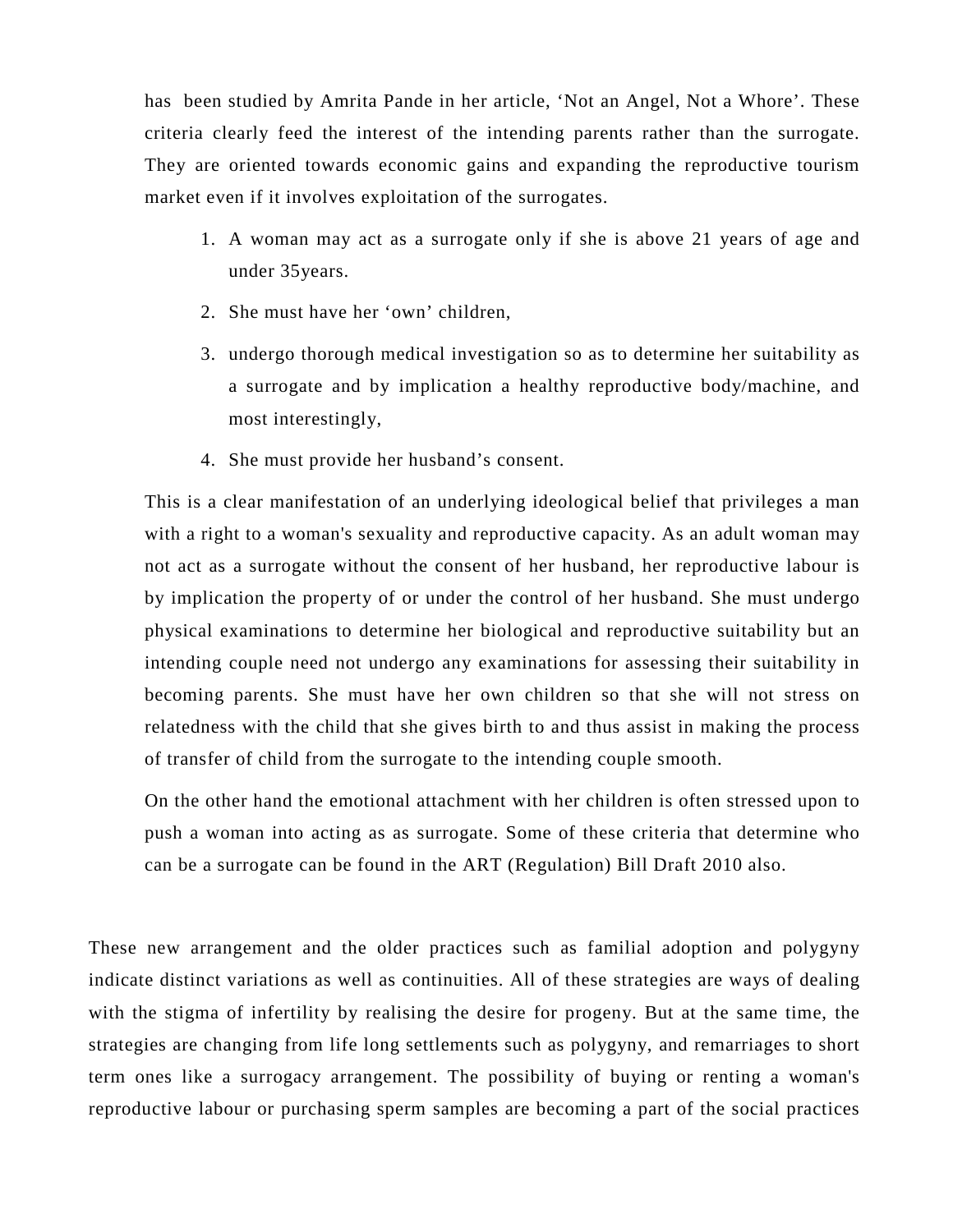as availability and awareness about these spreads. A space for contractual arrangements has thus been created in the domain of reproduction that has made reproductive capacity a saleable commodity. As a result, understanding of body are beginning to transform as the body is viewed in its fragments and manipulation of reproduction becomes possible. Thus, definitions of body and commodification take on completely new meanings as these basic assumptions in the economic (what is a saleable commodity?, what is the value of a woman acting as a surrogate?), familial (how do you understand relatedness?), and reproductive domains (the various new arrangements that have arisen) change.

#### Role of Kinship

An important aspect that comes into play in all these strategies both of alternative practices and those clubbed under the term 'treatment' is the role of kinship networks in facilitating these processes. Among the alternative practices, familial adoption relies solely and directly on kinship networks. Though unclear, even in polygynous arrangements and remarriages kinship has a role to play as tracing of these women who become the second wives is through this network. Usually, it is through the kinship network of the man looking for second wives but when a first wife participates in establishing a polygynous arrangement, even she makes use of her kin group to trace a woman who may become her husband's second wife. This, as discussed earlier, is the attempt of the first wife to cement her position in her marital home and also, to be able to claim rights to the children so born.

On the other end, with the emerging forms of surrogacy and infertility treatments, the importance and role of kinship networks is not seen to diminish. In selecting the doctor they intend to get treatment for infertility from, patients chose doctors that were recommended to them through their kin networks. It is important to note that kinship networks may imply distant relatives even those with whom a person has not interacted except on occasions such as marriage and death. These ties are often stressed upon in the working relationship with the doctor also. Patient stress on the points of contact with the doctor which can be seen as an attempt at normalising the discussion of an issue such as infertility with an outsider, especially since it carries a stigma with it.

In effect, the kin group continues to play a very important role in practices dealing with infertility in Punjab despite transformations in the nature of their participation.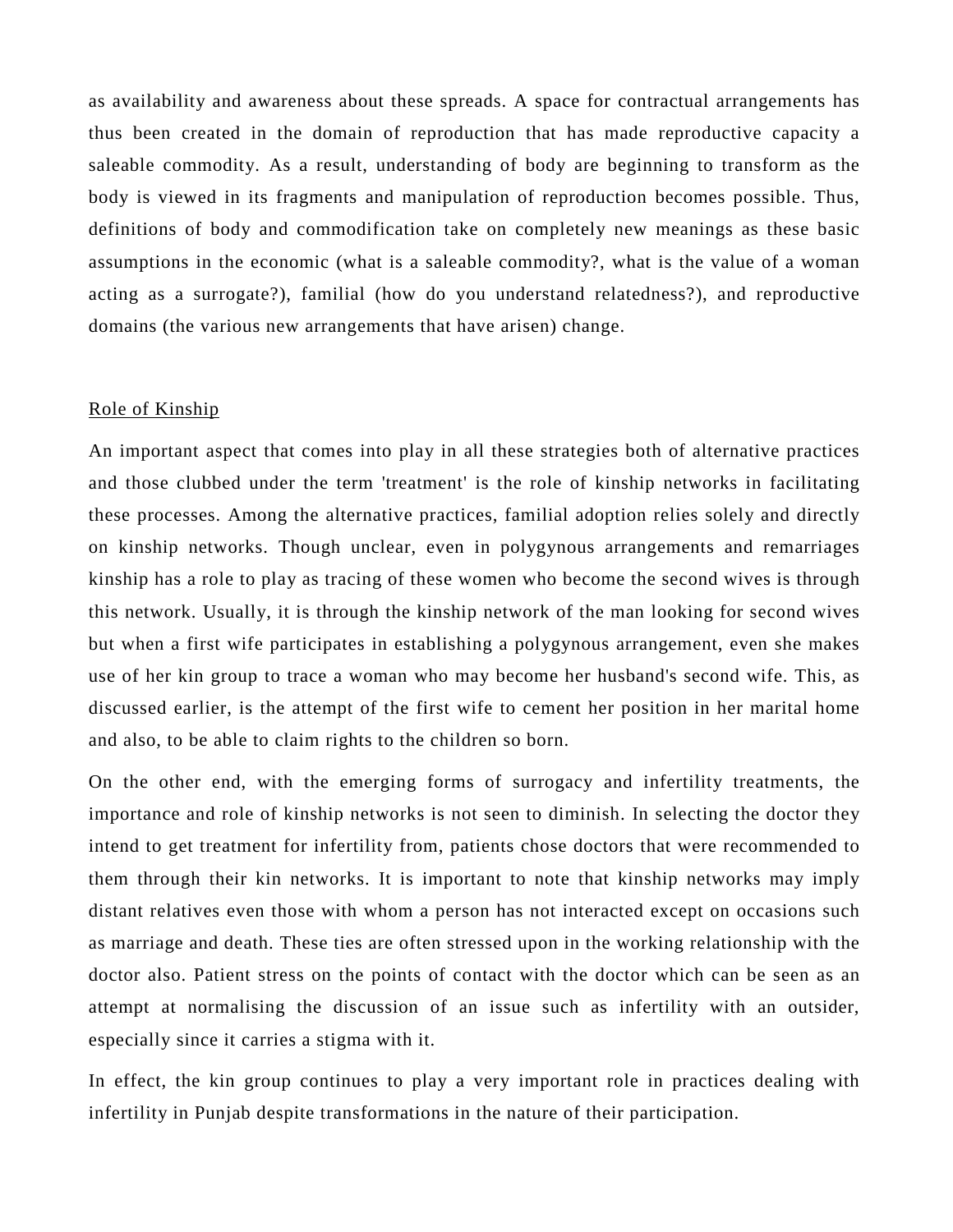### Concluding Remarks

Here, I have attempted to present the cultural context in which the reproductive technologies are accessed in Punjab. More importantly, the practices dealing with infertility have been addressed and while doing so, the prevalent ideas around them are also discussed. Questions such as- How are these justified? Why are these processes seen as coherent practices?, have been addressed. This has been done by tracing the spectrum of choices available to the infertile couples.

While looking at these choices, various practices of the medical domain have also been addressed, especially in the manner in which they interact with the social. And also, the role of the kinship networks has also been traced out.

It is important to note that infertility is a very secretive phenomena. It is prevalent but hidden. Accessing cases of infertility require time and patience. As a result, a one month research project is able to see only certain phenomena and at perhaps, only the surface level. Only a longer study would allow us to conclude the validity of these observations.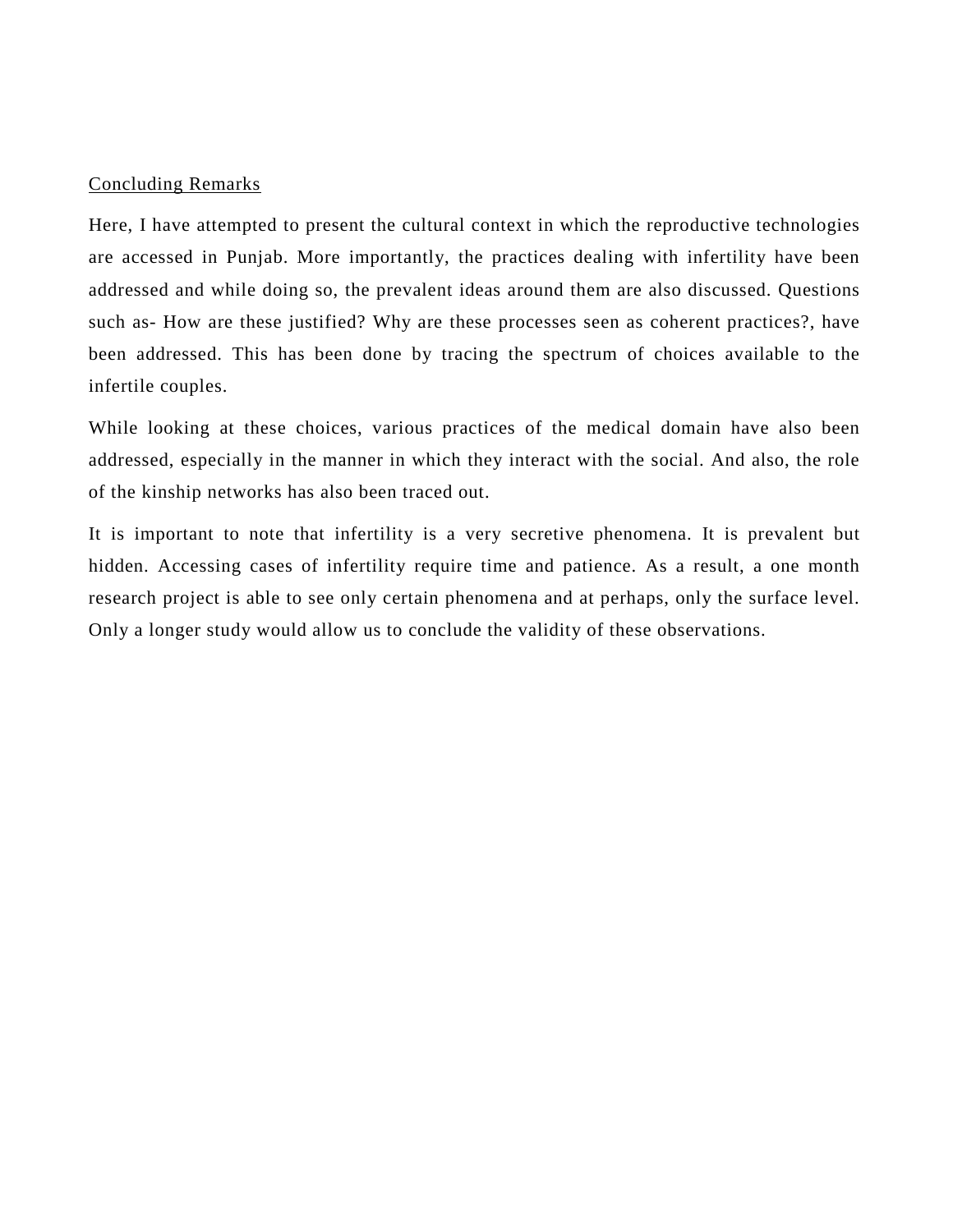## **REFERENCES**

- Bhangu, S. K., 2011. 'Reproductive Technologies: New Markets and Emerging Inequalities' presented in Indian Association of Women Studies Conference at Wardha January 2011
- Kahn, S. M., 2000. *Reproducing Jews: A cultural account of assisted conception in Israel*. Durham, N.C: Duke University Press
- Pande, A., 2009 (a). '"It May be her Eggs, But its My Blood": Surrogates and Everyday Forms of Kinship in India' in *Qualitative Sociology*, Vol. 32. pp. 379-97.

----- 2009 (b). 'Not an "Angel", not a "Whore": Surrogates as Dirty Workers in India' in *Indian Journal of Gender Studies.* Vol. 16 (2). pp. 141-73

----- 2010. '"At least I am not Sleeping with Anyone": Resisting the Stigma of Commercial Surrogacy in India' in *Feminist Studies*. Vol. 36, No. 2 (Summer 2010). pp. 292-312

- Ragoné, H., 1994. *Surrogate Motherhood: Conception in the Heart*. Boulder: Westview Schneider, D., 1980. *American Kinship*: *A Cultural Account*. University of Chicago Press: Chicago
- Sama, Resource Group for Women and Health, 2010, 'Annexure' in S. Srinivasan (ed.), *Making Babies.* New Delhi: Zubaan, pp. 126-138
- Sen Gupta, A., 2010. 'The Commerce in Assisted Reproductive Technologies' in S. Srinivasan (ed.), *Making Babies.* New Delhi: Zubaan, pp.44-55

Srinivasan, S., (ed.) 2010. *Making Babies.* New Delhi: Zubaan

Thompson, C., 2001. 'Strategic Naturalizing: Kinship in an Infertility Clinic' in Sarah Franklin and Susan McKinnon. *Relative Values: Reconfiguring Kinship Studies*. Durham and London: Duke University Press